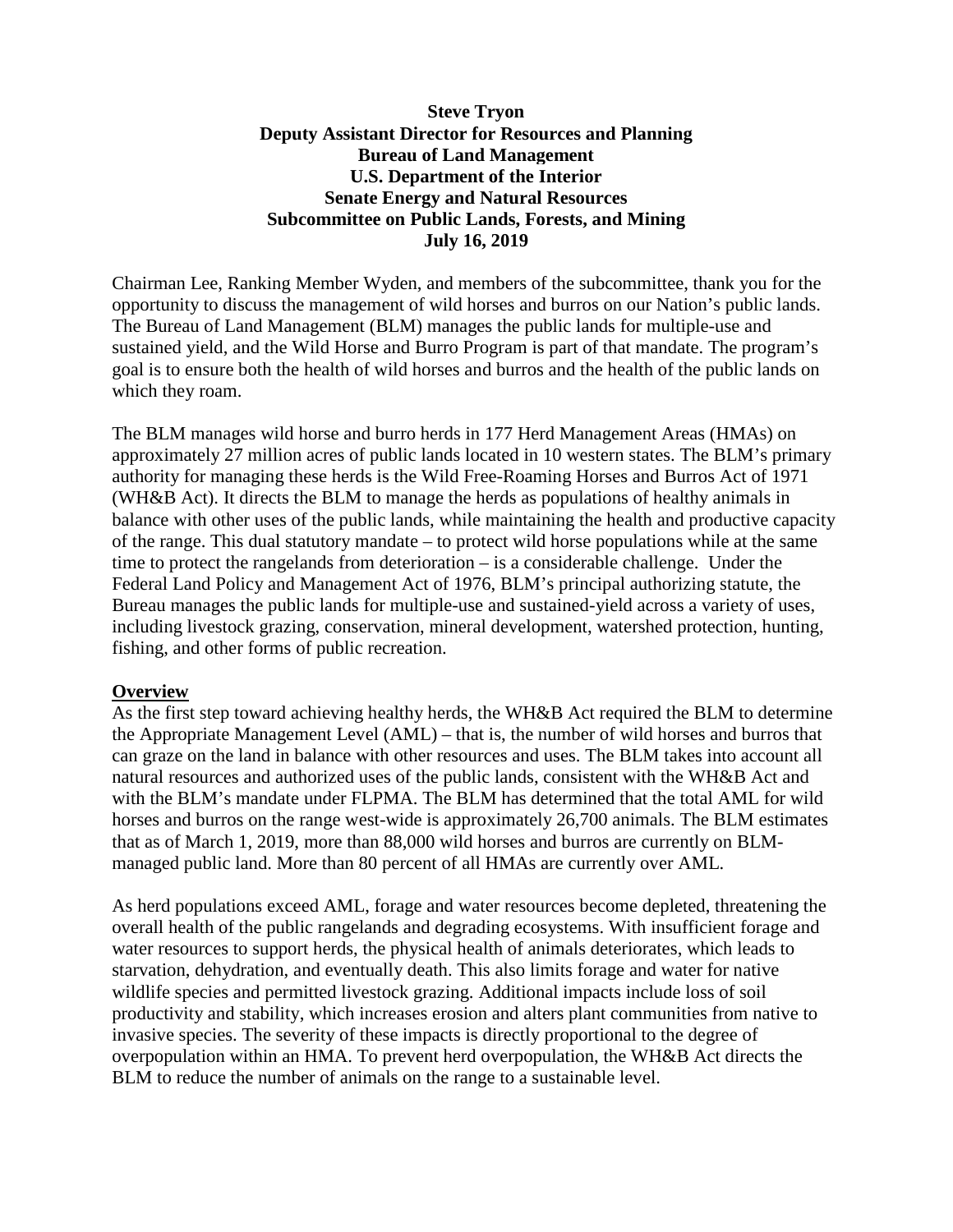The WH&B Act prohibits the BLM from relocating herds to areas where they did not exist prior to the Act's passage in 1971. Since wild horses have virtually no natural predators and herds approximately double in size every four years, the BLM's primary tool to ensure that herd sizes are consistent with the rangeland's capacity to support them has been to gather excess wild horses and burros and remove them from the range.

### **Wild Horse & Burro Populations**

To provide context for the scale of the BLM's Wild Horse and Burro program, it is helpful to note the total number of horses and burros that are currently on the public lands as well as the number of animals that have been moved to off-range pastures and corrals. The BLM estimates that of approximately 88,000 animals currently on public rangelands, there are nearly 72,000 horses and over 16,000 burros. These animals exceed AML by over 61,000 animals. While the BLM manages wild horses and burros in 10 states, Nevada currently has more than half of the total population with over 47,000 animals on public lands, which far exceeds the AML of 12,811 for HMAs in the state.

In addition to the animals on-range, as of May 2019, the BLM manages almost 50,000 animals in off-range holding. After gathers occur, wild horses and burros removed from the range enter short-term holding facilities where they are prepped for adoption and sale as well as receive veterinary care prior to being moved to long-term pastures. As of May 2019, about 12,100 animals are being cared for in corrals and over 36,000 animals are being cared for in pastures. The BLM uses 26 corrals to hold and prepare wild horses and burros for adoption and sales, and 38 contracts for pastures for long-term holding.

The BLM also employs fertility control vaccines in female animals and the gelding of male animals, which have been permanently removed from range, for the purpose of suppressing population growth. Male animals are gelded and also segregated from females when removed from the range to prevent growth in off-range populations. Female animals are treated with fertility control treatments on-range, primarily by ground darting. In Fiscal Year (FY) 2018 the BLM treated over 700 female animals with fertility control treatments, including darting. However, darting methods typically only work in smaller HMAs where animals are more accessible and can be readily approached.

# **Program Costs**

With more than 136,000 wild horses and burros in the BLM's care – both on-range and off-range – the agency is redoubling its efforts to manage program costs. The total lifetime cost of caring for an animal that is removed from the range is substantial, approaching \$50,000 per animal. With almost 50,000 horses and burros already held off-range in corrals and pastures, this means that without new opportunities for placing these animals with responsible owners, the BLM will spend more than \$1 billion to care for and feed these animals over the remainder of their lives.

# **BLM Efforts to Achieve Long-Term Solutions**

The BLM is taking steps toward longer-term solutions by increasing removals to achieve AML; moving forward with a population growth-suppression strategy; and working to increase placement of horses and burros into good homes through training and incentives.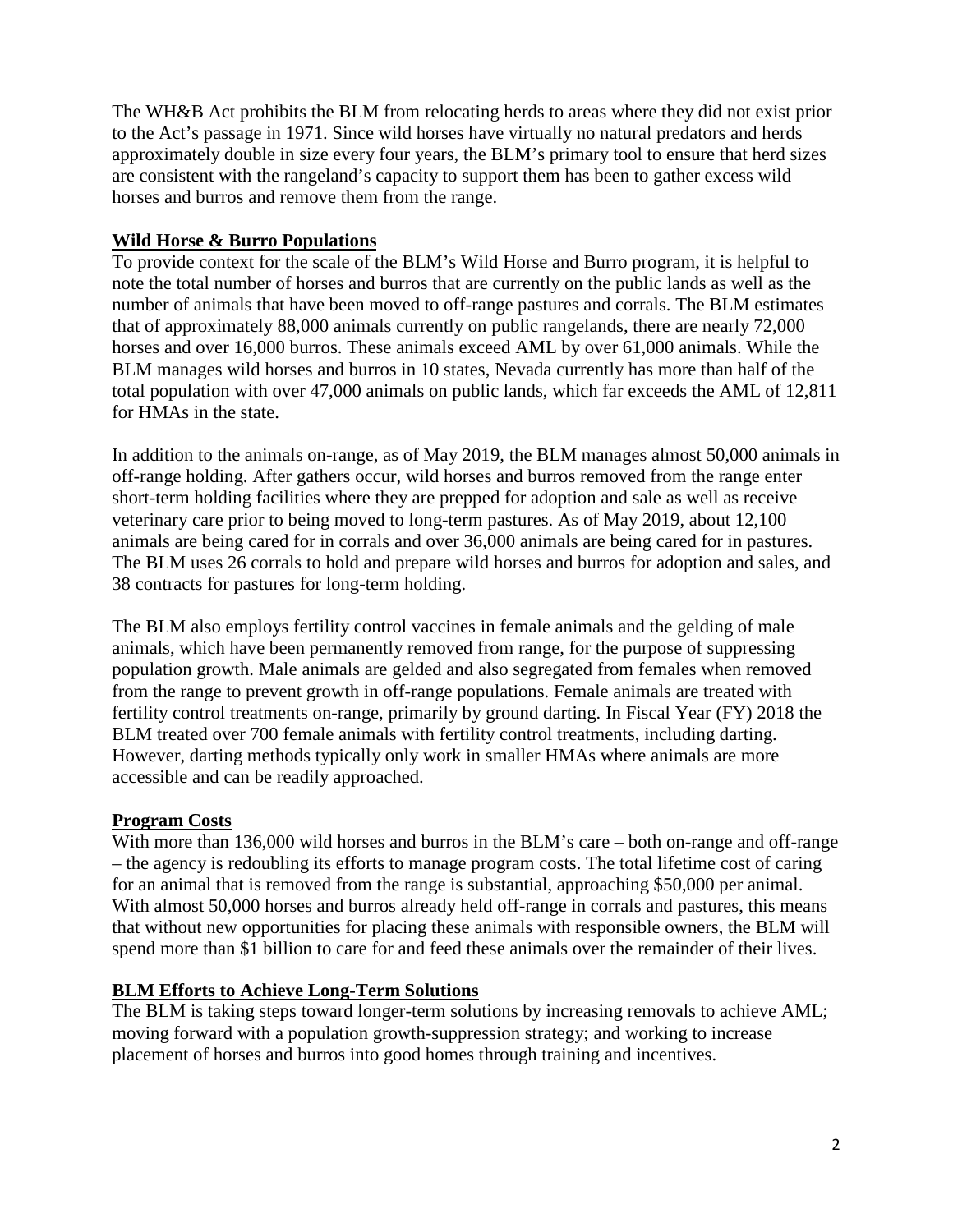#### *Removal Strategy*

The BLM's focus remains on reducing overpopulation on the range to protect the health of the animals and the land on which they depend. At the same time, the BLM will continue to work with its partners and volunteers on the ground to implement fertility control in herds where it can be effective at slowing population growth. The BLM anticipates removing up to approximately 9,000 wild horses and burros from overpopulated herds on public rangelands in FY 2019 and early FY 2020 as part of our efforts to maintain healthy wild horses and burros on healthy public rangelands. In FY 2018, the BLM gathered and removed over 11,400 animals. As of March 2019, the BLM has removed 2,447 wild horses and burros. The BLM prioritizes gather needs in response to critical wildlife habitats, public health and safety risks, damage to private property, fire rehabilitation, severe limitations of water and forage availability, and/or court orders.

As part of the BLM's removal strategy, we are also working to reduce the cost of caring for the animals that have been removed from the range by increasing the number of horses and burros that are cared for on open pastures, which are more cost effective than corrals. Currently, offrange corrals cost on average more than \$5 per day per animal while off-range pastures cost the agency on average about \$2 per day per animal. The BLM is proposing to acquire more offrange pastures through contracts with private parties in order to reduce the number of animals in higher-cost corrals. The BLM is currently reviewing bids received from its most recent solicitation for off-range pastures.

# *Investment in Fertility Control Research*

The BLM also is pursuing a comprehensive population growth-suppression strategy. Research is the first step. In 2013, the National Academy of Sciences confirmed that there are no highly effective, easily delivered, and affordable fertility-control methods for wild horses and burros. The BLM is committed to applying the best available fertility-control methods and vaccines to the maximum extent feasible and appropriate, and is open to new public-private partnerships that would expand the use of fertility control as a means to suppress population growth. The BLM currently utilizes "porcine zona pellucida" (PZP) as the primary fertility control vaccine for female animals; however, it is only effective for 12 months and requires a follow up booster shot within the first 15-30 days, which makes field application challenging. Furthermore, most wild horses and burros live in remote, hard-to-access areas that make repeated annual treatments extremely difficult and costly.

To address this issue, the BLM has teamed-up with top universities and the U.S. Geological Survey (USGS) on a five-year, \$11 million research program to develop better management tools, longer lasting fertility-control vaccines, and effective, safe methods for permanent sterilization wild horses. The BLM's research program involves a total of 17 on-going research study projects at five universities – Texas A&M University, University of Wyoming, Purdue University, Colorado State University, and The Ohio State University -- as well as partner projects with Arizona Game and Fish, The Humane Society of the United States, and the USGS. The BLM is committed to moving beyond research and toward implementation of tools that provide productive results by incorporating them into our population control strategy.

In May 2019, the BLM released for public comment a draft environmental assessment to evaluate the safety and feasibility of spaying female wild horses by removal of their ovaries, and on any potential effects the procedure may have on mares and herd behavior after the mares are